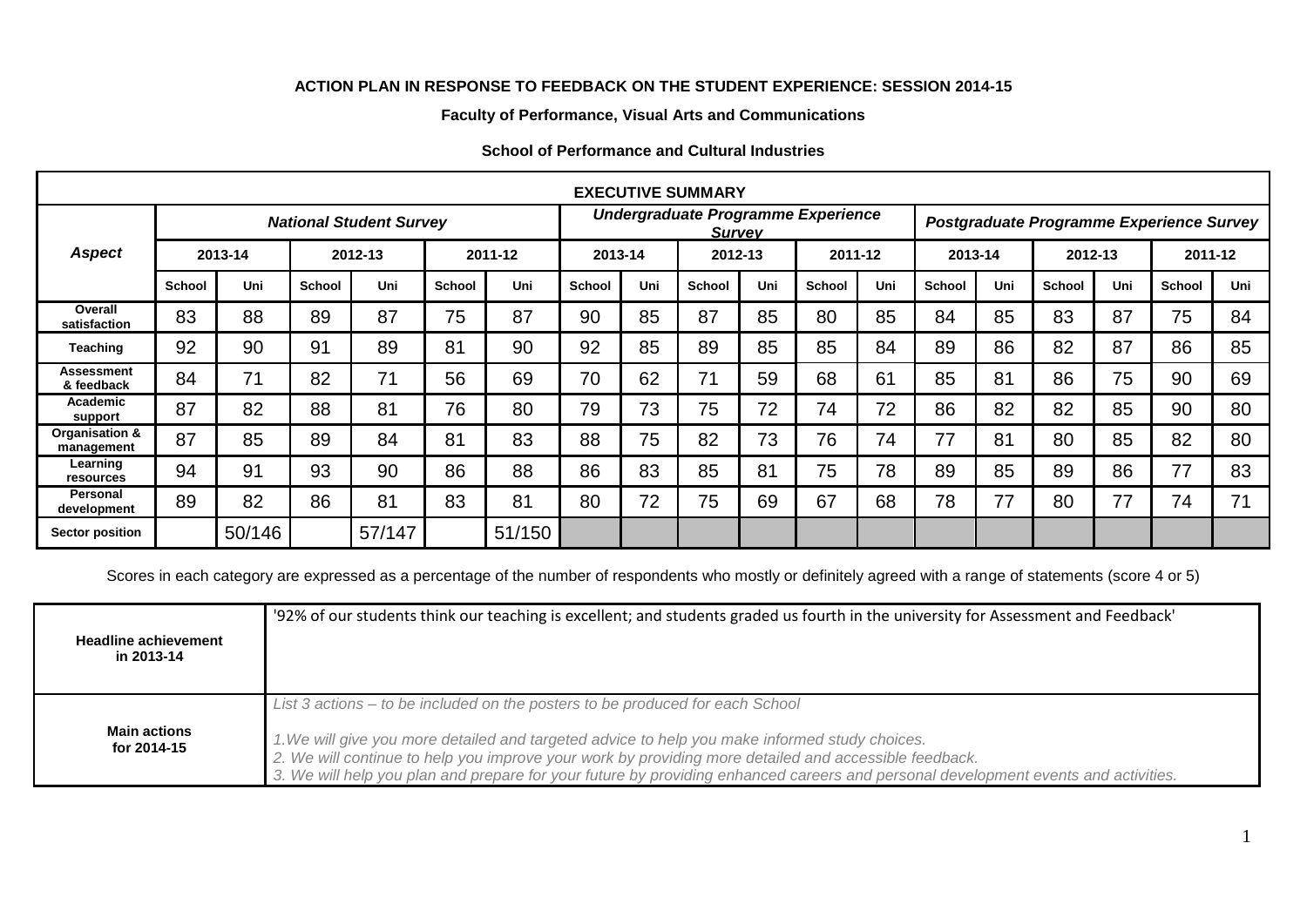| <b>Summary of student</b><br>I involvement in the production<br>of this Action Plan | School Rep involved in the construction of draft document. Draft document presented to Programme Reps at Staff Student Forum.<br>Programme Reps shared with students. Students invited to feed back to DSE via Programme Reps. |
|-------------------------------------------------------------------------------------|--------------------------------------------------------------------------------------------------------------------------------------------------------------------------------------------------------------------------------|
|-------------------------------------------------------------------------------------|--------------------------------------------------------------------------------------------------------------------------------------------------------------------------------------------------------------------------------|

┱

## **AGREED ACTION PLAN IN RESPONSE TO FEEDBACK ON THE STUDENT EXPERIENCE: SESSION 2014-15**

| <b>School: Performance and Cultural Industries</b><br><b>Faculty: Performance, Visual Arts and Communications</b> |                                                                                                                                                                                                                                                                                                                                                                                                                                                                                                                                        |                                                                                                                                                                                                                                                                                                                                                                                                                                                                                                                                                                                                        |                                                                                                                                                            |  |  |  |  |
|-------------------------------------------------------------------------------------------------------------------|----------------------------------------------------------------------------------------------------------------------------------------------------------------------------------------------------------------------------------------------------------------------------------------------------------------------------------------------------------------------------------------------------------------------------------------------------------------------------------------------------------------------------------------|--------------------------------------------------------------------------------------------------------------------------------------------------------------------------------------------------------------------------------------------------------------------------------------------------------------------------------------------------------------------------------------------------------------------------------------------------------------------------------------------------------------------------------------------------------------------------------------------------------|------------------------------------------------------------------------------------------------------------------------------------------------------------|--|--|--|--|
| <b>Aspect</b>                                                                                                     | Progress with 2013-2014 actions and<br>indication of impact                                                                                                                                                                                                                                                                                                                                                                                                                                                                            | Agreed Issues/Actions for 2014-2015                                                                                                                                                                                                                                                                                                                                                                                                                                                                                                                                                                    | <b>Responsibility/Expected completion date</b>                                                                                                             |  |  |  |  |
| Overall<br>satisfaction                                                                                           | Theatre & Performance has achieved an Overall<br>Satisfaction of 89%, which is above the<br>University's average score. This indicates strong<br>communication with students on the programme,<br>an appreciation of employability potential, and a<br>successful Level 3 experience. Work will continue<br>with the two smaller undergraduate cohorts to<br>develop Overall Satisfaction to equal that of<br>Theatre & Performance.<br>At postgraduate level, Overall Satisfaction has<br>increased by 1%, currently standing at 84%. | PES scores from Managing Performance and<br>Performance Design programmes are generally<br>favourable. Work will continue to ensure that<br>students on these outgoing programmes feel fully<br>supported.<br>Actions: DSE and PMs to meet with all Level 3<br>Managing Performance and Performance Design<br>students in Semester 1 and again early in<br>Semester 2.<br>DSE and SESM to communicate closely with all<br>programme reps through SSF.<br>DSE & HoS will continue to develop a deeper<br>understanding of student perceptions of overall<br>programme experience via SSF and Roadshows. | Responsibility: DSE, Hos and programme<br>managers.<br><b>Completion Date: On-going</b>                                                                    |  |  |  |  |
| <b>Teaching</b>                                                                                                   | Satisfaction with Teaching continues to rise, with<br>a score of 92% representing appreciation of the<br>high quality of teaching and a clear understanding<br>of the links between module, programme and<br>School experience. Post-graduate rise from 82 to<br>89 marks significant improvement of experience.                                                                                                                                                                                                                       | There has been some minor uncertainty about<br>option and Discovery theme choices.<br>Action: Advice communicated more effectively for<br>study choices though personal tutorials,<br>programme emails, VLE announcements for<br>Discovery Themes pages and year-end meetings.                                                                                                                                                                                                                                                                                                                         | Responsibility: DSE, personal tutors,<br>programme managers.<br><b>Completion Date:</b> To be in place before next<br>choices are made. End of Semester 1. |  |  |  |  |
| <b>Assessment</b><br>and feedback                                                                                 | At 84%, the School ranks fourth in the university<br>for effective assessment and feedback.<br>Communication about moderation and double-<br>marking processes has provided students with<br>assurance about the fairness and consistency of<br>marking processes. Introduction of vivas for some                                                                                                                                                                                                                                      | There appears to be a minor but lingering<br>perception of subjectivity and personal preference<br>in the assessment process.<br>The School is considering more effective ways to<br>present feedback on practical work.<br>Action: DSE, programme managers and tutors                                                                                                                                                                                                                                                                                                                                 | Responsibility: DSE, Feedback and Assessment<br>Working Group, Module Managers.<br>Completion Date: End of Semester 1.                                     |  |  |  |  |